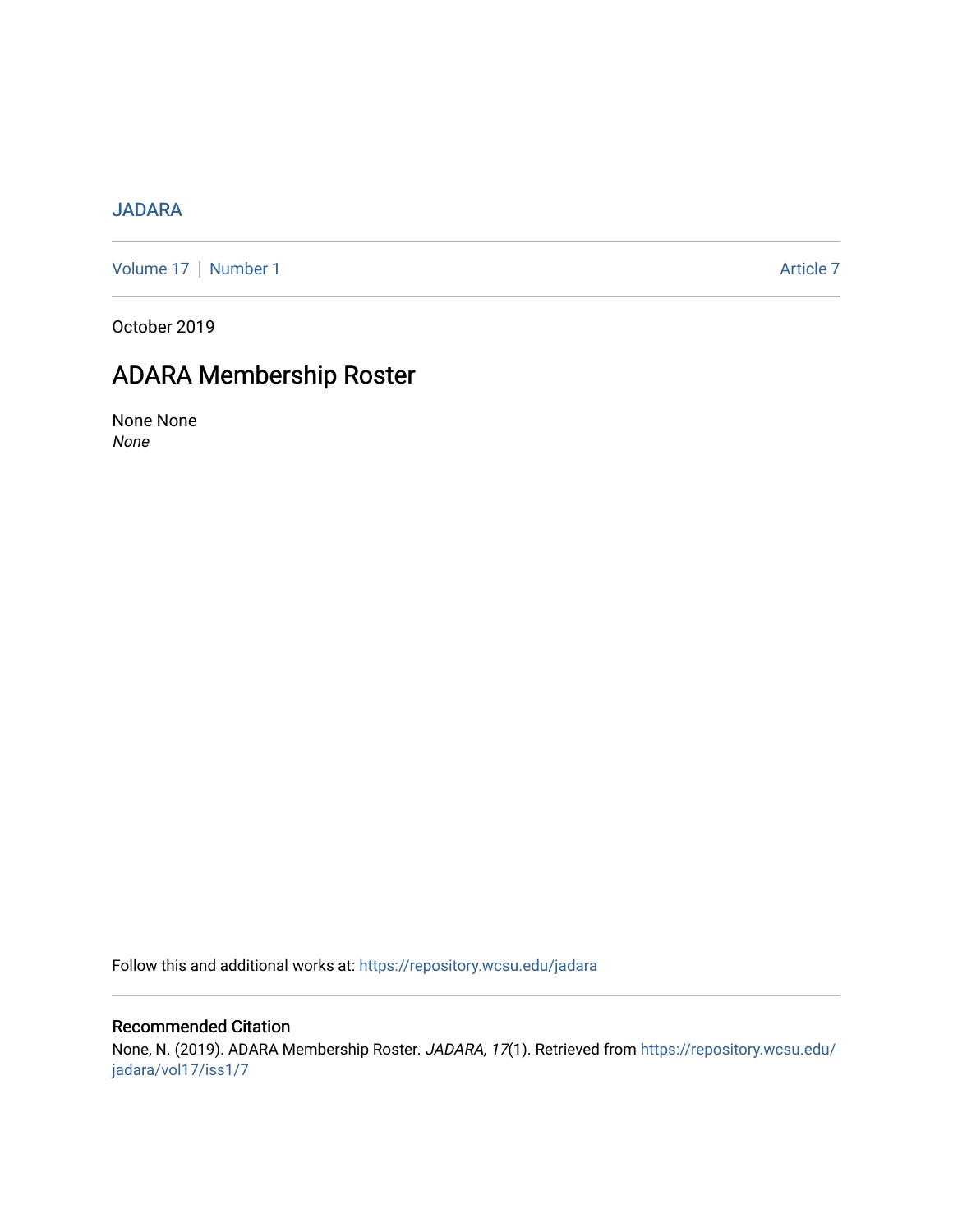# ADARA MEMBERSHIP ROSTER

# As of June 1,1983

# **ALABAMA**

Thomas Elliott, Muscle Shoals Earl G. Lindsey, Montgomery Becky Miller, Birmingham Patricia Sheets, Birmingham

# ALASKA

Jon C. Deischer, Anchorage Dennis Lee, Fairbanks Stan Ridgeway, Anchorage

#### ARIZONA

Teresa K. Anderson, Tucson M. Claire Cooper, Tucson Nancy Elliott, Tucson Rod Ferrell, Tucson Claudia M. Foy, Clendale Jennifer D. George, Tucson Sandra Goldstein, Tempe Marguerite D. Harmon, Tucson Sherry L. Holland, Tuba City Harriett Melman, Phoenix Charlene M. Kampfe, Tucson Anne J. Miller, Tucson Virginia Olmer, Tucson Deola Perry, Tucson Becky Porter, Conway Nathan Riley-Classman, Tucson Rhonda E. Segerman, Tucson Wm. Randy Sergeant, Phoenix C. Peter Shuart, Phoenix Susan Silva Sobolik, Tucson Bonnie A. Stingl, Phoenix Susan Silva Sobolik, Tucson Richard R. Vallandingham, Tucson

#### ARKANSAS

Betty Abrams, Creenbrier Glenn B. Anderson, Little Rock D. Carl Bowman, Little Rock Nancy Fairchield, Little Rock Nancy Ford, Little Rock Karen E. Frawley, Little Rock Jesse Catewood, Little Rock Paula Cober, Little Rock Cindy Harrison, Jonesboro Edgar W. Holt, Little Rock Gloria Kemp, Little Rock Karen Krebs, Hot Springs Paula A. Marut, Little Rock Susan K. Murray, Little Rock Kenneth Musteen, Benton

Zania Musteen, Benton John C. Schroedel, Little Rock Douglas Watson, Little Rock

#### CALIFORNIA

Carla Anderson, Oakland Rebecca Baxter, San Jose Barbara Bown, Riverside Jeffrey P. Braden, Fremont Millie Brother, Santa Barbara Patricia J. Brown, Los Angeles Paul M. Culton, Huntington Beach Deaf/HH/WHI, San Diego DCARA, San Leandro Guy Deaner, Carmichael Nancy A. Delich, San Diego Jody M. Dunn, San Diego Pearl J. Edgar, Carpinteria Stephen Ehrlich, Fremont Holly Elliott, San Francisco Thomas L. Fluret, Fremont Richard M. Goldstein, Northridge Kristen A. Gonzales, Claremont Gail Goodman, Los Angeles Barrie Grenell, San Francisco Bernard Guella, San Francisco Pam Gunther, Emeryville Rick Hall, Sacramento Marjorie Hinds, Santa Cruz Lyle A. Hinks, Sacramento Marjoriebell S. Holcomb, Fremont Harold L. Huntley, Jr., Los Gatos Joanna M. Hynes, San Jose L. Ronald Jacobs, San Diego Edward Jauregui, Albany Joanne Jauregui, Albany Michael S. Johnson, Northridge Sharon L. Kappelman, Oakland Christine Keenan, Fort Bragg Kendra J. Keller, Eureka Gregory C. Kimberlin, Santa Monica Daniel J. Langholtz, San Francisco Herbert Larson, Northridge Nina M. Lazzari, Chico Deborah E. Lieberman, Vallejo Virginia A. Malzkuhn, Fremont Maryanne G. Mayer, Pasadena Fred Morrison, Fremont Alice Nemon, Orinda Lawrence Newman, Riverside William M. Quinn, Fremont Barbara Rheams, fair Oaks Constance E. Russert, San Diego

### Vol. 17 No. 1 July 1983 16 No. 1 200 16 No. 1 200 16 No. 1 200 16 No. 1 200 16 No. 1 200 16 No. 1 200 16 No. 1

Published by WestCollections: digitalcommons@wcsu, 1983

1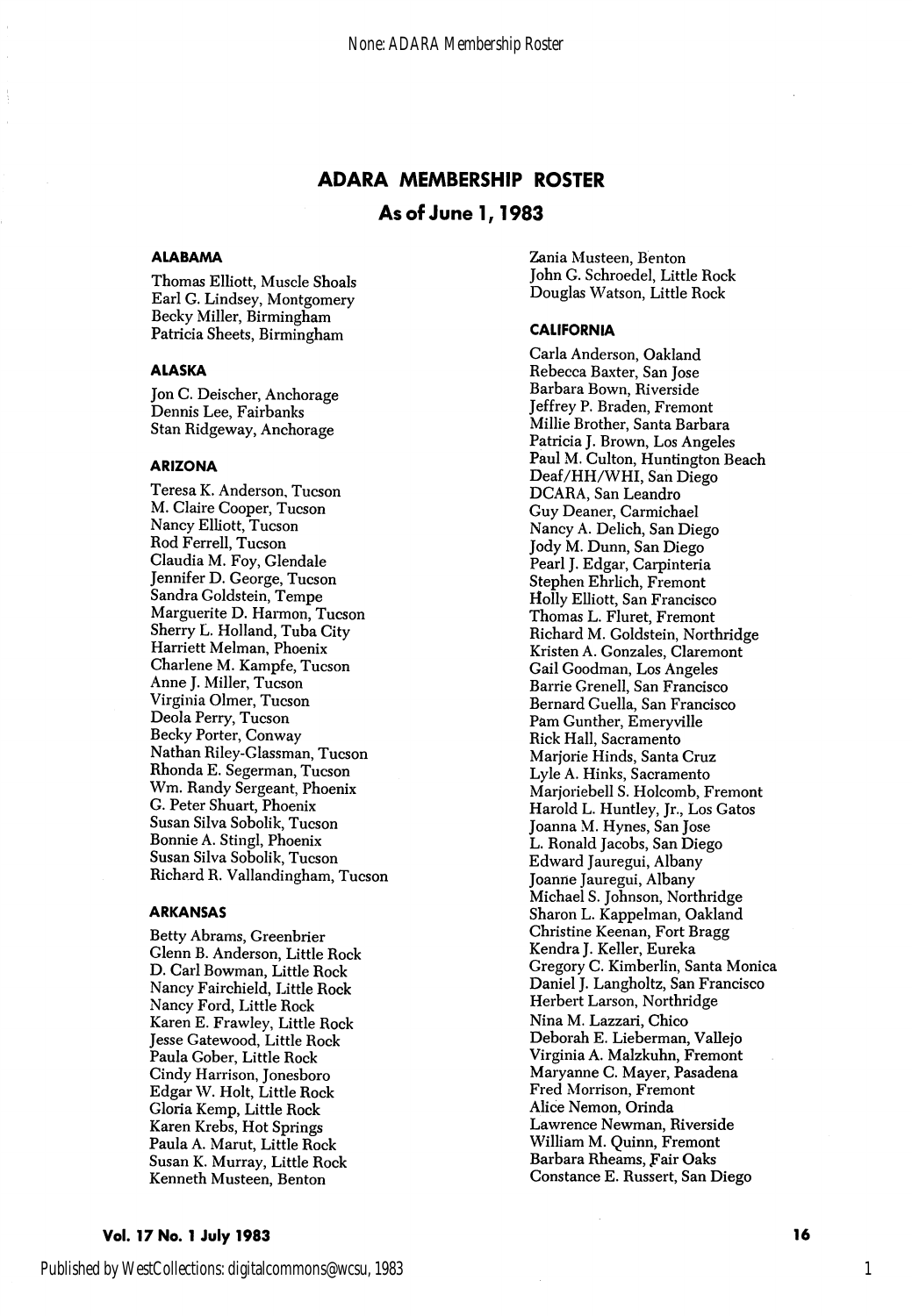G. Earl Sanders, Northridge Paul M. Saxton, Oakland Anita Seel, Northridge Rebecca Shearhouse, San Diego Ellen Slack, Oakland Ed Straub, L.A. Eleanor Sue, San Jose Barbara Sulton, Riverside Judith A. Tingley, Sacramento Janice L. Tuber, Menlo Park Norman TuUy, Northridge Jean Van Keuren, LaPuente Whitter School for Deaf/HH, San Diego

#### COLORADO

Peggy Sue Bayles, Colorado Springs Erin Eulenfield-Strack, Et. Collins Joanne Ferrance, Denver Darlene Franks, Wheatridge Rachel Naiman, Arvada Susan K. Olsen, Aurora Jean Schwanke, Westminister

#### **CONNECTICUT**

Joseph M. Basile, Hartford Rev. Robert D. Bergin, West Hartford Lawrence Daskel, Hartford Dr. T. Jordon Coulder, Hartford Sally Knisley, Stamford Dawn Marie Lindsay, Manchester Karen Matthews, Bethany Karen M. Nash, Oxford Doreen Simons, East Hartford Christine E. Stranges, West Hartford Leslie P. Waite, Westerfield

### DISTRICT OF COLUMBIA

Edna P. Adler Linnea E. Aldridge Barbara A. Brauer Barbara A. Buchanan Norma S. Buemi Charlotte A. Coffield Edward E. Corbett, Jr. Virginia C. Cowgell Marita M. Danek Clenda R. Ennis Dept. of Administration, Callaudet Brenda Crimm Judith Harkin Martha J. Harkin Charlotte Hawkins-Shepard Lucille B. Jenkins Elias Kabakow Marie J. Kauffmann Philip P. Kerstetter Susan Kozma

James L. Maher William P. McCrone E. C. Merrill Robert T. Mobley Elizabeth Moore Carol E. Muskin Rene C. Pellerin Edgar B. Porter Lottie Riekhof Roslyn Rosen Joseph Rosenstein Debbie Siel E. J. Skinski Margaret Santon Raymond J. Trybus Barbara T. Walker Stephen Weiner Mary Weiner Boyce R. Williams

### FLORIDA

Sarach Amick, Tallahassee Michael Brown, St. Augustine Elizabeth M. Marsh, Temple Terrace Vivian Melendez, Margate Linda Ellice Reiter, Miami William Henry Spigner, Orlando Ms. Phyllis Tucci, Orange Park

#### GEORGIA

C. Dean Ericson, Atlanta Janet Byerley, Stockbridge Dennis Fennell, Mabelton M. Jane Major, Rome North DeKalb Mental Health Center, Atlanta Rehabilitation Center for the Deaf, Cave Springs Roosevelt Rehab. Inst. for Deaf-Blind

### HAWAII

Carol Ann Alberg, Honolulu Iris Noh, Aiea

#### **IDAHO**

Jan E. Herdman, Boise

#### ILLINOIS

Eastern Illinois University Library, Charleston Gary Austin, DeKalb Janice Austin, DeKalb Robert Baker, Warrenville Charles N. Barthell, Chicago Julie Bell, Chicago Peter C. Berletich, Chicago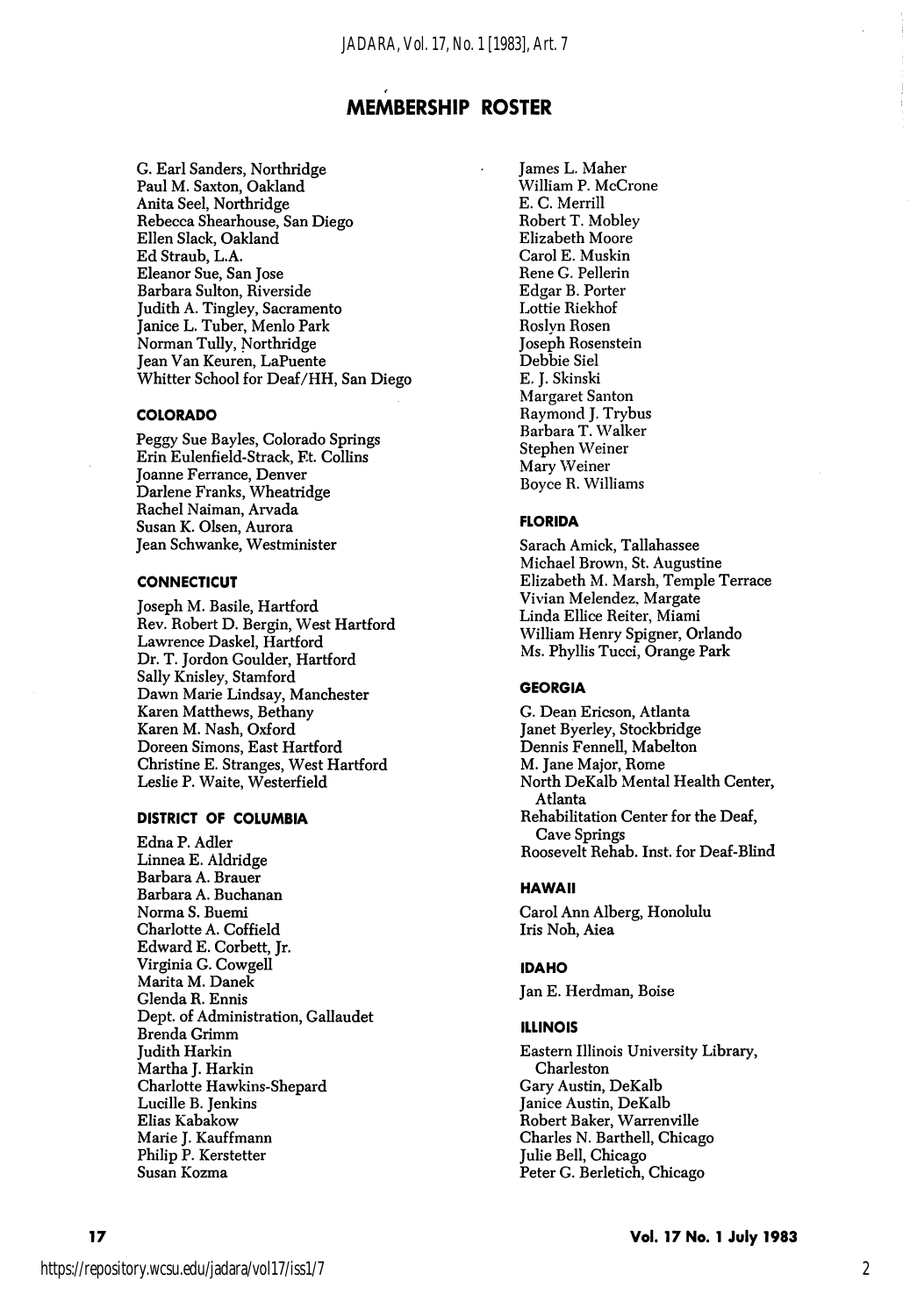Betty Boden, DeKalb Martha S. Bown, Barrington Delia R. Butler, DeKalb Joan C. Callan, Batavia Anthony R. Cassata, Broadview Paul H. Chamberlain, Palatine Chicago Hearing Society, Chicago Jerry M. Cohen, Chicago Noreen Collins, Riverdale Lee E. Covey, Deerfield Carol Joy Drebelbis, Peoria Charlene L. Dwyer, Wheaton Nancy Fidler, Chicago Nancie E. Garrett, Lisle Kim E. Gibson, Crystal Lake Bernard L. Green, Chicago Gwen C. Hammersmith, Woodridge Kathleen Skyer Hering, Glenwood Jewish Family and Community Service, Skokie Nancy Kasinski, DeKalb Linda Mathias, Kaskel, Chicago Charlotte Kirby, DeKalb Nancy Krafcik, Countryside Anne 1. Lara, Sycammore Stephen L. Larew, DeKalb Joyce Lipke-Niedlman, Deerfield Rose K. Malcolm, Chicago Arlene Malinowski, DeKalb Father Joseph Mulcrone, Chicago Catherine Munro, Mount Prospect Lois Naegele, Carbondale Sheila O' Leary, Aurora Nancy Prussian, Chicago Frank D. Puckett, Desoto Paul S. Pyers, Jacksonville Jane K. Regnier, Aurora Wendie Rose-Golden, Skokie Joseph W. Sendelbaugh, DeKalb Deborah Berry Senese, Chicago Marlene Stasulas, Chicago Frank B. Sullivan, Mt. Prospect Tom Thompson, Glen Ellyn Allan Vest, DeKalb Larry Weber, Carrollton

#### INDIANA

Ruth Asher, Indianapolis Larry Brice, Evansville Carol L. Christopher Amy Cornwell, Bloomington Earl Elkins, Speedway Patricia M. Goodine, Huntington Robert L. Hurt, Evansville Jayne Kercheval, West Lafayette John H. Payne, Indianapolis Eugene W. Petersen, Indianapolis Mary F. Rath, Indianapolis

Ruth E. Roberts, Indianapolis Don Michael Shaffer, Indianapolis Alene M. Steinhart, Evansville

# IOWA

Rebecca Ashcraft, Des Moines James H. Hanson, Des Moines Raymond C. Olson, Honey Creek Janice Thompson, Iowa City

#### KANSAS

Gerald Buckley, Olathe Sharon Cook, Topeka Edward Franklin, Overland Park Kenneth L. Morganfield, Merriam Dorothy Ruge, Wichita

# **KENTUCKY**

Faye W. Best, Danville Shannon M. Crandall, Danville Ric O' Connell, Lancaster Janet S. Parsons, Somerset Janice Parsons, Lexington William B. Rogers, Paris Teresa M. Sapienza, Thelma

#### LOUISIANA

Linda V. Annala, Baton Rouge Catholic Deaf Center, New Orleans A. Barry Critchfield, Baton Rouge Christy Fontenot, Lafayette Carl Kelley, Metairie David W. Myers, Baton Rouge Fred Pierce, New Orleans Heid S. Reed, New Orleans Jackie Scheetz, Shreveport

#### MAINE

Catherine L. Abemathy, North Windham Norman R. Perrin, Augusta Rev. Phillip M. Tracy, Biddeford Sara L. Treat, Portland

#### MARYLAND

Shari W. Barnhill, Mt. Rainer Roger Beach, New Carrollton Judith S. Berglund, Silver Spring Albert Berke, College Park Boris Bogatz, Laurel Brenda A. Gamer, Columbia Sharon H. Carter, Laurel S. Melvin Carter, Jr., Laurel Capt. Clayton Ciser, Gaithersburg Sheryl Cooper, Elliott City Francisco Cordero, Baltimore Alan B. Crammate, Arnold

# Vol. 17 No. 1 July 1983 **18**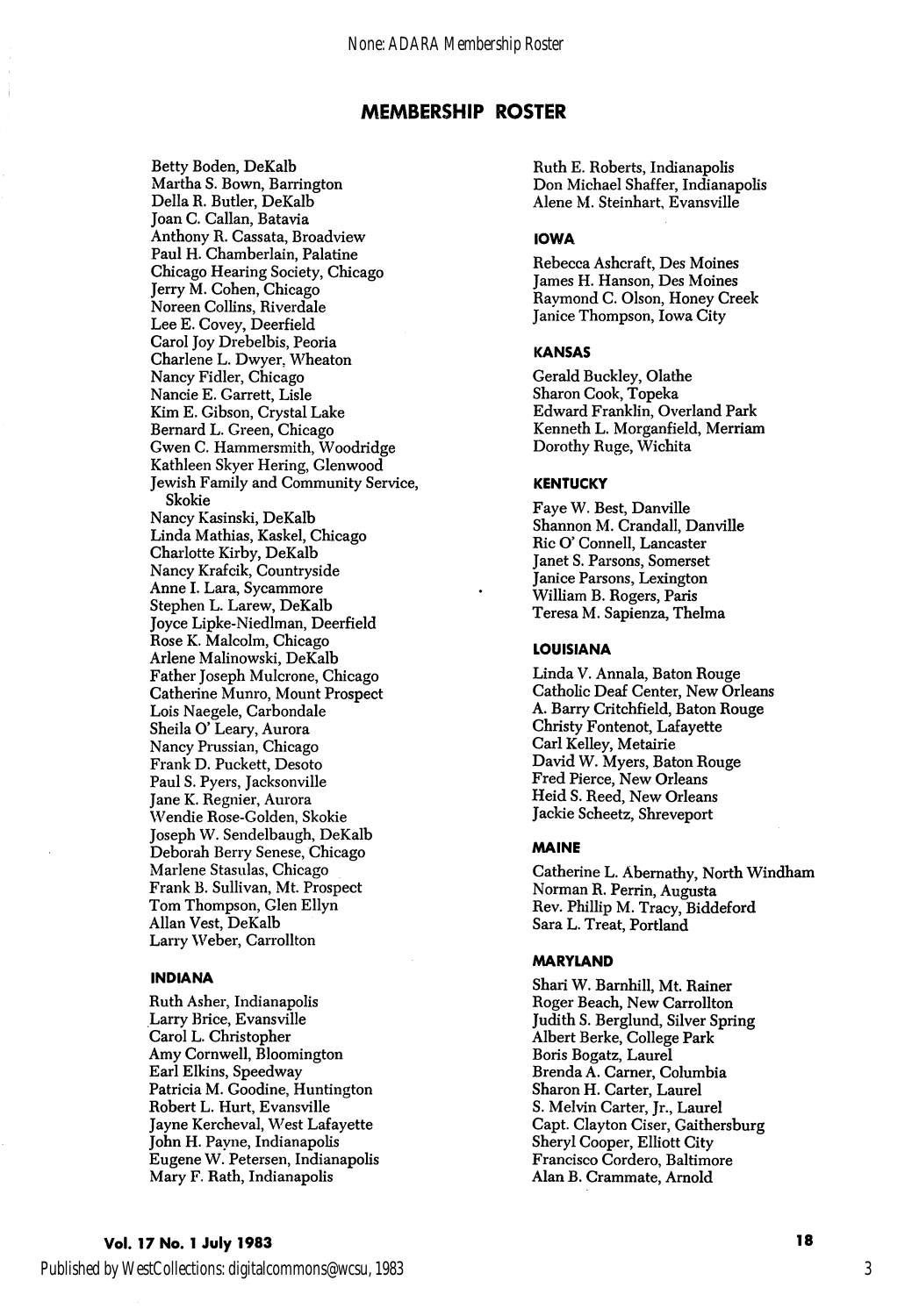Richard R. Cutler, Reistentown Charlotte Doland, Bowie Anne S. Edwards, Silver Spring Rochelle Fields, Silver Spring Nancy Frazier, Greenbelt Lianne Friedman, Greenbelt Kay Fulton, Silver Spring Libera Giancola, New Carrollton Marsha Goldstein, Bladensburg Joyce Groode, Gaithersburg Alice Hagmeyer, Silver Spring William R. Haig, Silver Spring Barbara Hazes, Bethesda Judith S. Johnson, Lanham Richard K. Johnson, Lanham Dorinda G. Jordan, Landover Gerard Kennedy, Silver Spring Edward T. Killcullen, Baltimore Father J. Krouse, Hillcrest Heights Gharlene Laba, Laurel Marlene J. Lamon, Columbia Meredith Fellman Low, Lanham J. Howard Leonard, Cambridge Jeffrey Lewis, Gheverly Nancy Lewis, Gheverly Charlotte Loveless, Mariotsville Eleanor Macdonald, Silver Spring Roderick Macdonald, Silver Spring Gary Malkowske, Landover Hills William P. McGrone, Annapolis Cathy McGormick-Loerch, Silver Spring Deborah MacFadden, Greenbelt Thomas B. Milhall, Silver Spring Thomas Mentkowski, Greenbelt Cathy Moses, Takoma Park Arthur G. Norris, Silver Spring Richard M. Phillips, Laurel Albert T. Pimental, Silver Spring Kathy Ponger, Greenbelt Nancy Popovich, Hyattsville Janet L. Pray, Columbia Harvey Rice, Silver Spring Debbie Rosenthal, Greenbelt Carole Schauer, Hyattsville James M. Seals, Gheverly Martha Ann Sheridan, Greenbelt Emily Taliaferro Smith, Silver Spring Adele Shuart, Greenbelt Alfred Sonnensthral, Greenbelt Mary Louis Stansfield, Greenbelt Allen E. Sussman, Laurel Brenda Taft, Hillcrest Heights Frances E. Taylor, Gheverly Frank R. Turk, Silver Spring Marilyn Turk, Silver Spring Sister Loretta M. Valdes, Silver Spring McCay Vernon, Westminister Ann G. Warren-Mills, Silver Spring

Teena Wzx, Luterville Garolynn Whitcher, Silver Spring Harold N. Zarin, Gaithersburg Frank R. Zieziula, Gheverly

#### **MASSACHUSETTS**

Cheryl Anton, Brookline Ellen Berger, N. Quincy Ruth Bork, Boston Jean Brennan Woods, Haverhill Frances A. Burstein, Brookline D.E.A.F., Inc., Allston Moonyean Field, Agawam Neil Glickman, Waltham Constance Gould, Ameherst Sharon E. Johnson, South Grafton Eddy F. Laird, Danvers Michael G. LaPenssee, Mansfield Learning Center for Deaf Children Farmingham Center Sandra LeBoeuf, Brockton Elizabeth Nicholson, Lawrence Mass. Rehab. Commission Lib., Boston Brenda Lee Monene, Framingham James L. Pederson, Springfield Robert J. Perry, Northboro Paul Rothfield, Pocasset Anthony T. Ruscio, Medford James F. Scorzelli, Boston Hedy H. Schechman, N. Quincy Karen D. Aprill, Ann Arbor

# **MICHIGAN**

R. L. Arthur, Flint Francine M. Brown, Swartz Creek Steven K. Chough, Northville Harry Doren, Oak Park Marguerite L. Fordyce, Flint Sharon D. Frederick-Sutter, Detroit Fairy Hayes-Scott, Ann Arbor Christopher Hunter, Lansing Henning C. F. Igrens, Plainwell Celeste D. Johnson, Grand Rapids David M. Lawlor, Flint Lori Lichtman, Southfield Alan R. Parnes, Grand Blanc John J. Ray, Southfield Robert Robertson, Lansing David Sanderson, Flint Russell E. Scabbo, East Lansing Cynthia Shomber, Royal Oak Bert S. Sperstad, Dearborn Laurel Torgoff, Flint James Tresh, Westland Marcy Warheit-Colton, Farmington Hills Darlene A. Watson, Detroit Howard Watson, Detroit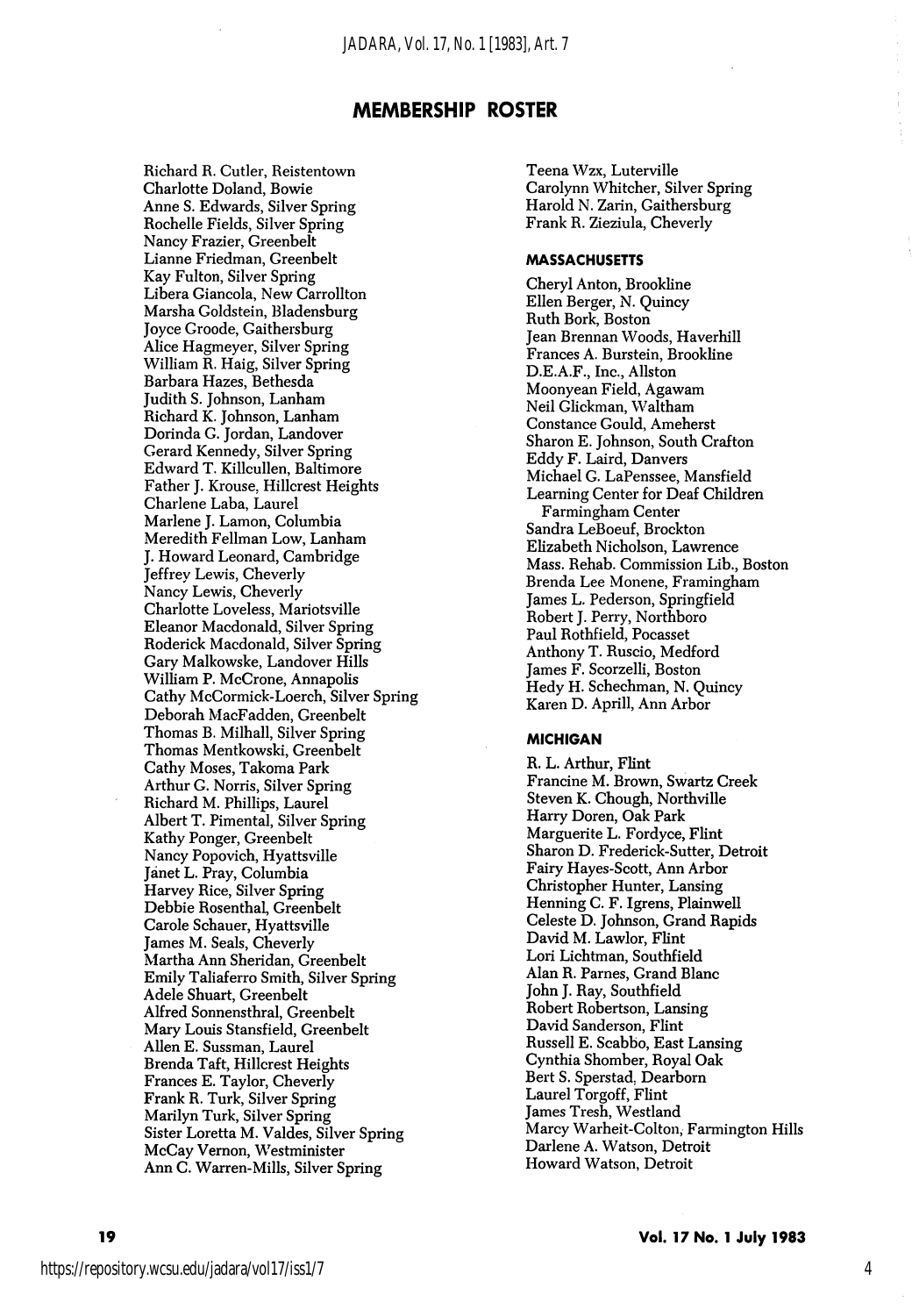## MINNESOTA

Debra Wilcox Aijala, St. Paul Kenneth Barklund, Edina Paul Bridges, Richfield Rev. Lawrence T. Bunde, Minneapolis Harriet A. Burglson, Mankato Howard Dickman, St. Paul Rich Diedrichsen, St. Cloud Terry Gerdts, St. Paul Sandra Gish, Minneapolis Harry A. Goddard, Roseville Mary Lou Gorski, Goon Rapids Bonita Hammel, Mankato Robert 1. Harris, Fridley Rev. Mark J. Hendrickson, Minneapolis Bruce Hodek, St. Paul Carol Holm, Bloomington Henry F. Howard, St. Paul Judith Ingram, Minneapolis Sister Mary Kraemer, St. Paul Alice LaBarre, St. Paul Sharon K. Lassila, Duluth Robert R. Lauritsen, St. Paul Albert Linderman, St. Paul Joan E. Meyers, White Bear Lake Curt Micka, Minneapolis Susan M. Morgan, St. Paul Jill Paulzine, St. Cloud Skye V. Payne, Mora John M. Scanlan, St. Paul Bryan Stenlund, Faribault Gary Stephan, Minneapolis Joan Stephan, Minneapolis Kris Swan, Minneapolis Mary Waudby, Duluth Joseph D. Weber, Mankato Patricia Wilder, St. Paul

# MISSISSIPPI

Sister Delores Goleman, Gulfport

#### MISSOURI

Sister Lee Connolly, St. Louis Arpad deKallos, St. Louis Rev. Edgar D. Lawrence, Willard William B. Sheldon, St. Louis Sarah B. Miller, St. Louis Fay Simons, St. Louis Dottie Wilcox, Clayton Rev. Donald W. Zuhn, St. Louis

## NEBRASKA

Jaime D. Galloway, Lincoln Joanna Godziemski, North Platte

### NEVADA

Robert S. Elkins, Reno Dayrl Ann Teegarden, Las Vegas

#### NEW HAMPSHIRE

Sharon A. Kraft-Lund, Concord Lianne Moccia, Lebannon

#### NEW JERSEY

Ellen J. Ball, Annandale Carol A. Giano, Teaneck Douglas L. Cohen, Maple Shade Madeline J. DePuy, Cherry Hill Jeffrey Dickert, Somerset Richard Herring, Trenton Mary Ann Klein, Upper Saddle River Aurelia Long, Paterson Patricia A. Tomlinson, Bricktown

### NEW MEXICO

Christ Fuller, Albuquerque

### NEW YORK

Mary Allen, White Plains Carol Rapport Allison, Brooklyn Vicki Baum, New York Ellen A. Bernstein, Rochester Florence Bielemeier, Queens Village June Bolduc, Rochester Dennis P. Brady, Brooklyn Diane K. Brooks, Rochester Rosemarie Buscemi, Lindenhurst William E. Castle, Rochester Kathy Chivaroli, Pittsford Sally Christophides, Hempstead William N. Ciffairy, Brooklyn William Clark, Albany Marjorie Clere, Baldwinsville Eileen Crowley, Horseheads Dale J. Dangremond, Menands Nancy Darmsted, Rochester Mary Ellen Dempsey, Walden Judy Egleston-Dodd, Oakfield K. Eckert, Averill Park David Farrugia, Silver Creek Lawrence Feldman, Fresh Meadows Robert A. Fenske, Syosett Carol L. Friedland, Roslyn Heights Georgenne S. Fritz, Rochester Anita Goldwasser, NY Harriett Burk Goodwin, Pittsforth Thomas N. Grant, Rochester Ruth R. Green, Merrick Sharon Grossman, Jericho Lori R. Halpern, NY Loren Hart, Apo Mary J. Hinchey, NY T. Alan Hurwitz, Rochester Eugene F. Joyce, Albany Jeannette E. Kanter, Rochester Laurie B. Kaye, East Meadow Susan M. Keller, Brooklyn

# Vol. 17 No. 1 July 1983 20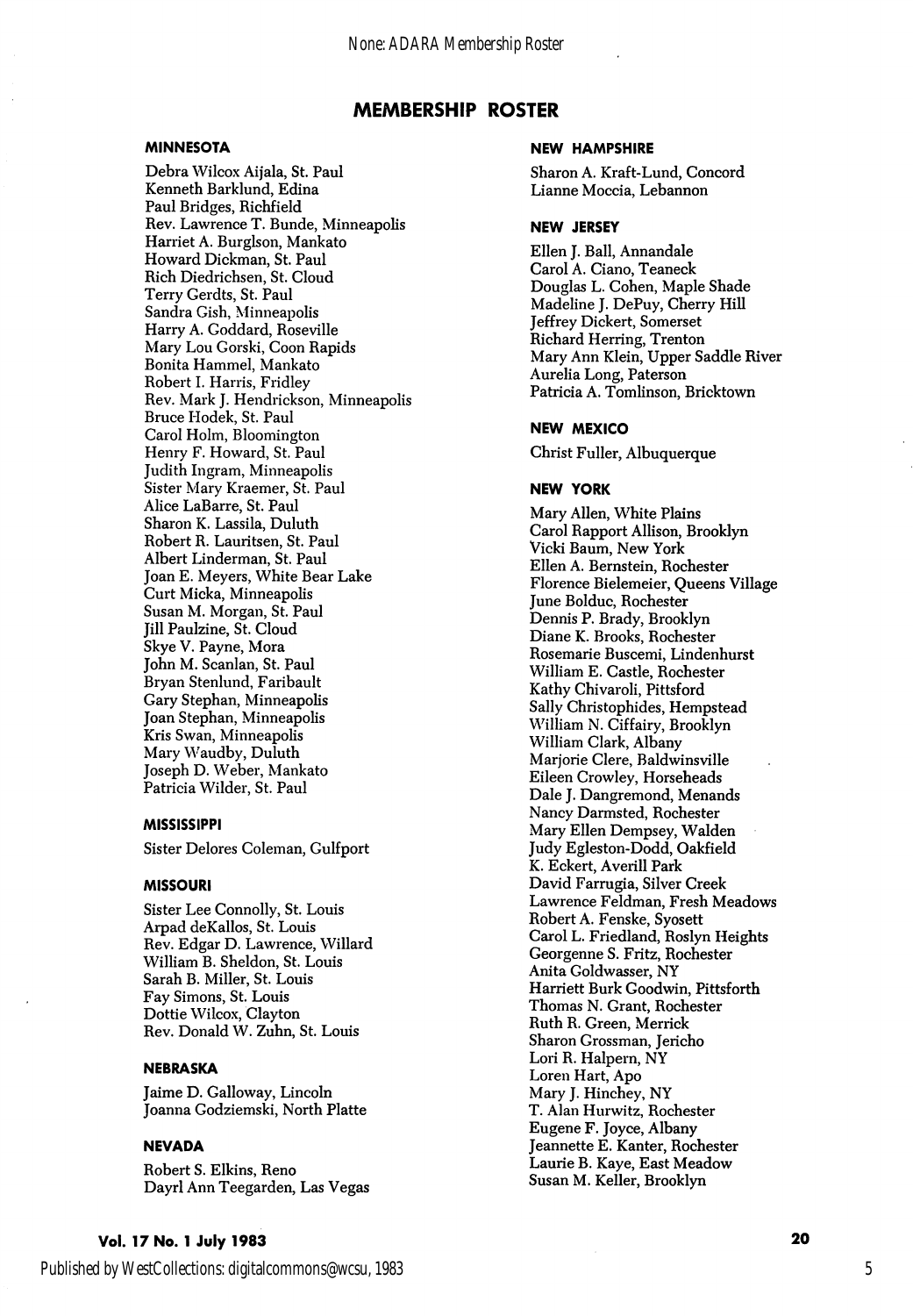James L. Kersting, Rochester Carol A. Kramer, Rochester Laurent Clerc Group Home, NY Irene W. Leigh, New York Ednas S. Levine, NY Alese Liberman, Plainview Patricia Loweecey, Pittsford Therese M. Maher, Liverpool Father Patrick McCahill, NY Jacqueline C. Metzger, NY James A. Meyer, Rochester Carol M. Moore, NY Margaret Muller, Rome Mowers/Habeeb Music Consultants, Rochester Doris Naiman, NY Sandra Orlando, Buffalo Kenneth R. Nash, Rochester Bruce Petersen, Rochester Jenny Ponting, NY Marcia Powdermaker, NY Melissa Waldron Raue, Yonkers Olga Ricardo, Staten Island Sue Ann Root, NY Milton Rosenblum, Syracuse Emily Rosten, Jackson Heights Harriette Royer, Rochester Barbara Russ, N. Merrick Jerome D. Schein, NY Burton Schwartz, E. Setauket Dorothea E. Schweitzer, West Henrietta Karen Sheffer, NY K. Dean Santos, Henrietta Martin Sternberg, NY Rev. Russell Smith, East Greenbush Jane M. Spieckler, Rochester Ross Stuckless, Rochester Carlton Strail, Syracuse David L. Thomas, Sands Point Laura Thomas, Sands Point Betty R. Tony, Rochester Deborah J. Veatch, Rochester Annie Weinblatt, NY Sara B, Woolf, NY Joel D. Ziev, NY

# NORTH CAROLINA

Anne S. Clingenpeel, Greenville Leonard M. Ernest, Williamston Wayne Giese, Morganton Cheryl Grabow, Goldsboro Greg Harrison, Belmont Peggy B. Harrison, Belmont Bill Hogarth, Gary Glenn T. Lloyd, Morganton Margaret A. Maher, Hickory Katherine E, Newton, Charlotte

William Peace, Raleigh Cindy Voegeli, Morganton Peter H. Ward, Raleigh

# OHIO

Rhonda Bader, Cleveland Heights Cecil Bennett, Cincinnati Paula Bennett-Powell, Cincinnati John Black, Columbus Charles T. Bryan, Columbus Cecil Felix Bradley, Cincinnati Alex Boros, Hudson Jan K. Buesing, Cincinnati Geraldine T. Claussen, Columbus Charles S. Cupp, Thornville Rosemary DeSilvio, Lyndhurst Fairmont Theatre, Cleveland Martha Fleck, Cleveland Robert G. Fleck, Cleveland Cecil Flex Bradley, Cincinnati William Gardesh, Cleveland Beverly A. Goldstein, Univ. Heights Nancy A. Hoskins, Columbus Gary L. Howard, W. Portsmouth Eugene Kimmel, Troy Susan Knell, Shaker Heights Elizabeth V. Lee. Columbus James A. Lee, Columbus Margaret A. Lee, Fairview Park Elizabeth A. Loreto, Warren Denise M. Moore, Cleveland William D. Otis, Canal Winchester Michael L. Repas, Columbus Deborah S. Saltzman, Cleveland Richard Slosar, Cleveland Heights Loretta Stofocik, Pataskala Sandra Talan, Columbus James C. Tanley, Columbus William F. Vonderhauer, West Chester Bonnie M. Williams, Wilmington Elizabeth W. Williams, Wilmington Karen L. Williams, Cincinnati Richard C. Woods, Toledo

### OREGON

William H. Brelije, Portland Terri Jo Christenson, Pacific City Linda M. Collins, Eugene Robert S. DeWalt, Portland Max Gallimore, Dallas Laurie Goodman, Monmouth Jeanine Hart-Horner, McMinnville Anna Rene Manley, Salem Bruce Merando, Monmouth Richard E. Walker, Monmouth Jane E. Wood, Monmouth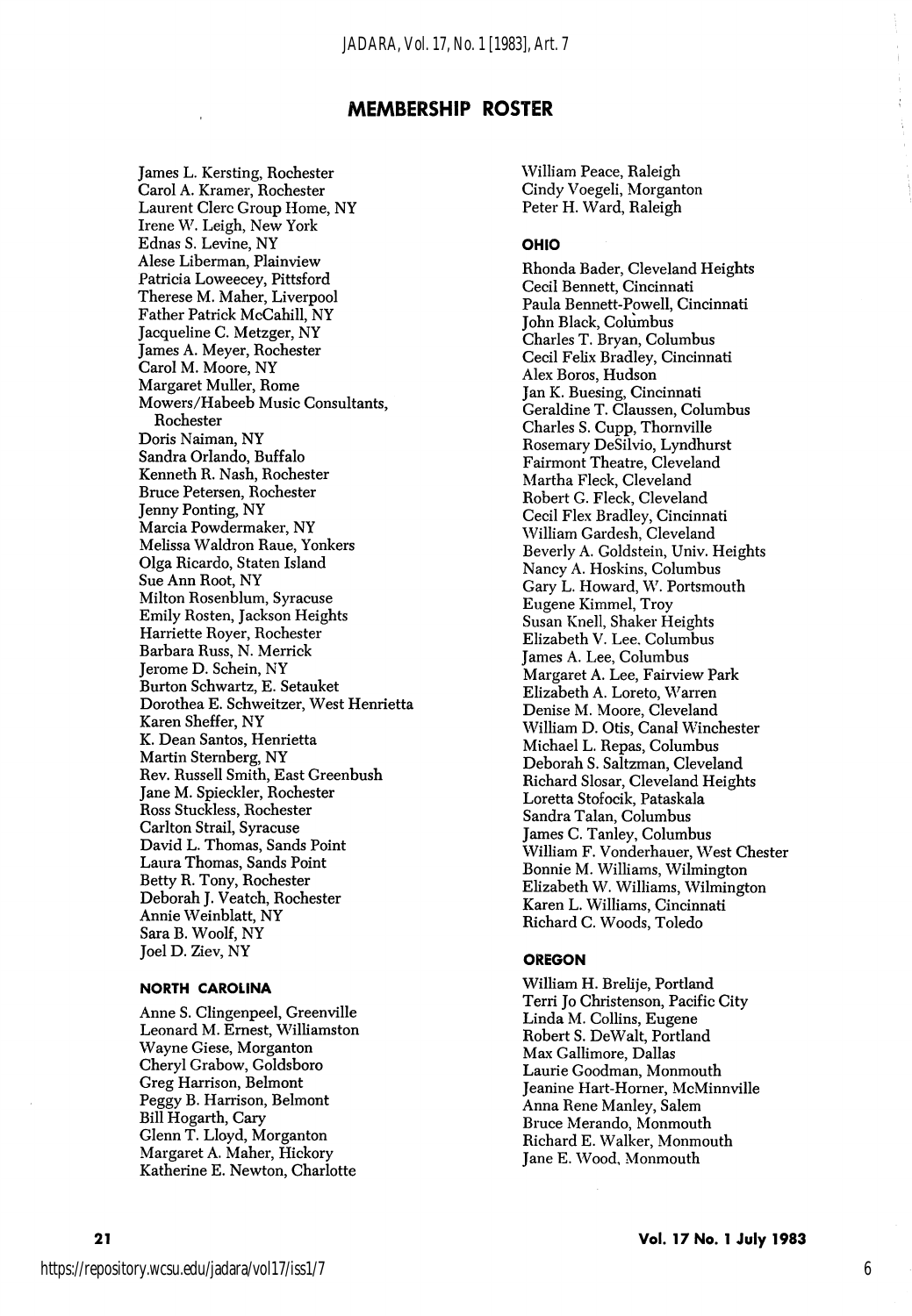#### PENNSYLVANIA

Terry R. Arnold, Camp Hill Albert Bussone, Philadelphia David R. Carney, Creighton Carbara Caudill-Beamer, Cincinnati Margaret V. Canowski, Reading Matthew Frantz, Summit Hill Barbara J. Graham, Scranton Anita Y. Hart, Philadelphia Jerome F. Knast, Philadelphia Cathy Lawlor, Philadelphia Paul A. Loerd, Pittsburgh Donald A. Lurwick, Philadelphia Gerald F. Miller, York Mary Ellen O'Brien, Euvavos City Sandra Pickering, Philadelphia Carol Ann Riser, McKees Rocks Nanci A. Scheetz, Cresson Thomas W. Thomas, Bookhaven Alan D. Zamochnick, Philadelphia

### RHODE ISLAND

George H. Bond, Manville Suzanne S. Borstein, Edgewood Elizabeth D. Spellman, Cranston

# SOUTH CAROLINA

Larry M. Harrelson, Columbia Sally M. Moore, Spartanburg Patricia A. Green, Charleston Glenn Wall, Florence

### SOUTH DAKOTA

Eugene Tjarks, Sioux Falls Community Services for the Deaf, Sioux Fall

### TENNESSEE

Linda Champion, Memphis Jessie Forrest, Memphis Laura Goodrich, Knoxville Cathy Kirscher, Knoxville Melvin A. Levy, Knoxville Cordelia B. Pointer, Knoxville Martha E. Sabin, Nashville Norma Tedder, Knoxville Douglas Tyler, Knoxville William E. Woodrick, Knoxville

# TEXAS

Kenneth Z. Alshuler, Dallas Gwendel D. Butler, Austin J. C. Cooper, San Antonio Elizabeth Criswell, Dallas Gary Crawford, San Antonio Jan Dumas, Mesquite

Bernard M. Gerber, Houston William A. Glenn, Austin H. Robert Cranberry, Arlington Lance A. Hamilos, San Antonio Patricia Hendrick, San Antonio Martha J. Harkin, Austin Francisco Herrera, El Paso Dianne S. Linhart, Big Spring Lucille Maxwell, Baytown Melinda F. McKee, Waco Patti E. Moore, Austin J. Murrey, McAllen Frederick J. Newberry, San Antonio Ann Phillips, Dallas Roberta Rosenberg, Austin Steve Sligar, San Antonio William M. Torretti, San Antonio Texas Technical Institute, Austin Nancy Wilson, Austin

### UTAH

Board of Education, Salt Lake City Robert G. Sanderson, Salt Lake City

#### VIRGINIA

James R. Baker, Jr., Alexandria Robert L. Bates, Vienna James C. Bengelsdorf, Roanoke Nancy Costello, Richmond S. James Cutler, Highland Springs Susan M. Draper, Alexandria Elizabeth Kindred, Arlington Linda L. Martin, Arlington Barbara Partch, Arlington Jo Anne Edwards Robinson, Alexandria James Scott, Fairfax Michael D. Tomsey, Alexandria

# WASHINGTON STATE

Jim Andrues, Tacoma Glenn Bocock, Lumni Island Matthew Burns, Olympia David Coons, Olympia Kathern J. Carlstrom, Seattle Community Service Center for the Deaf and Hard of Hearing, Seattle G. Leon Curtis, Lacey Margo Duchesne, Tacoma Marcia Fankhauser, Seattle Martha Lee Galeota, Seattle Rev. Martin A. Hewitt, Spokane Cathy Hoog, Seattle Sylvia Hinojosa, Yakima Mildred M. Johnson, Seattle Ronald LaFayette, Seattle Jeri Laythe, Longview Jeryilynn Levandowski, Everett